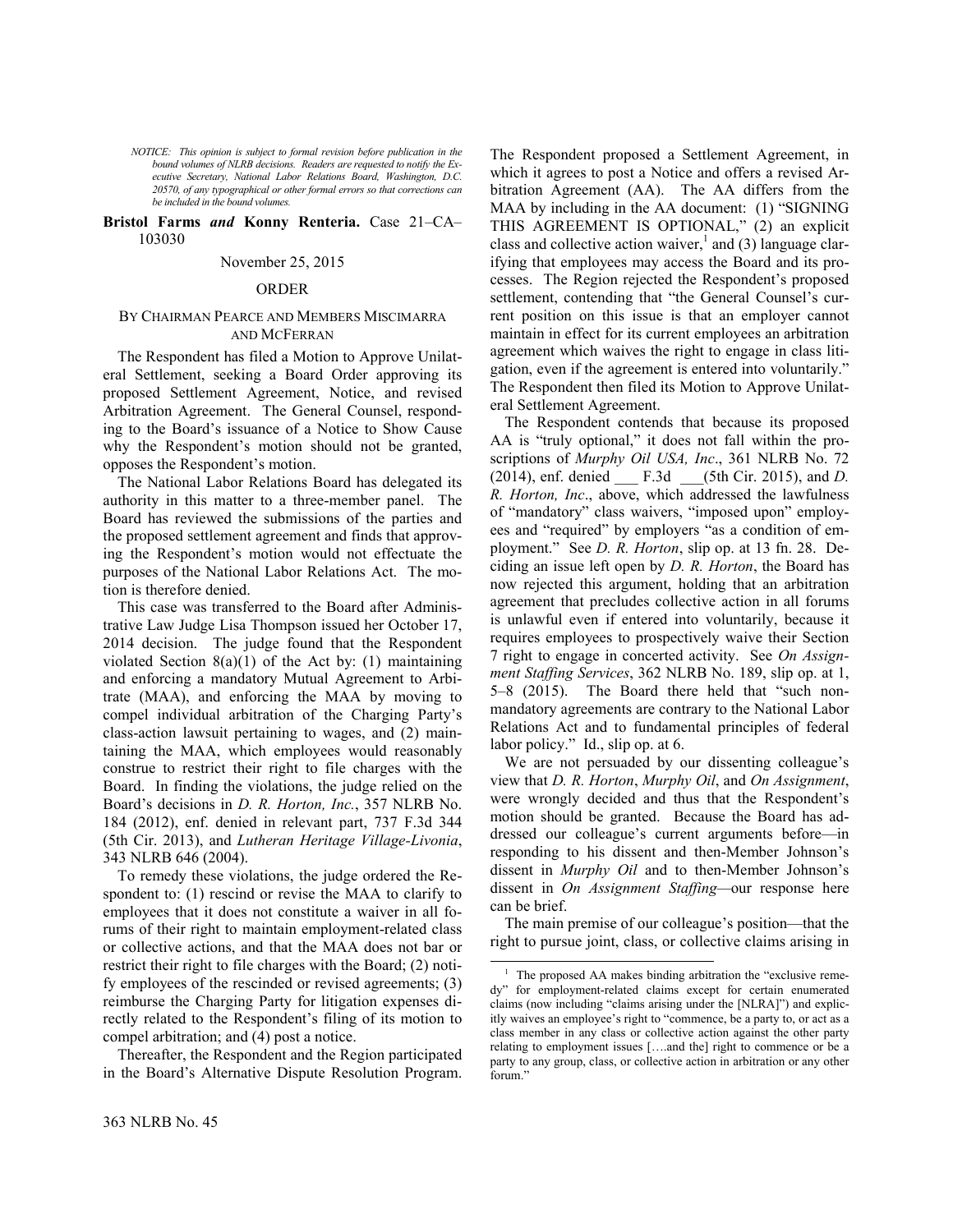$\overline{a}$ 

the workplace is not a *substantive* right under Section 7 of the Act—contradicts longstanding Board and judicial precedent, as demonstrated at length in *D. R. Horton* and *Murphy Oil*.<sup>[2](#page-1-0)</sup> Nor is our colleague correct when he insists that Section 9(a) of the Act requires the Board to permit individual employees to prospectively waive their Section 7 right to engage in concerted legal activity. As the *Murphy Oil* Board carefully explained, the Section 9(a) proviso has no bearing in cases like this one. It merely permits an employer to entertain individual grievances without violating its duty to bargain collectively under Section  $8(a)(5)$  of the Act—where a collective-bargaining agreement permits as much. $3$  Contrary to our colleague, the Section 7 right to refrain from engaging in protected concerted activity is not implicated here. In preventing *employers* from enforcing agreements by individual employees not to exercise their statutory rights to engage in concerted activity, the Board does not require *employees* to act collectively. Rather, it permits them to do so in cases (like this one) where they have chosen to do so, notwithstanding their prior (invalid) agreement.<sup>[4](#page-1-2)</sup>

It is a bedrock principle of federal labor law and policy that agreements in which individual employees purport to give up the statutory right to act concertedly for their mutual aid or protection are void. As the Board explained in *On Assignment Staffing*, [5](#page-1-3) that principle is reflected not simply in the Board's case law, but also in the decisions of the Supreme Court<sup>[6](#page-1-4)</sup> and in the Norris-LaGuardia Act, which broadly proscribes "any undertaking or promise . . . in conflict with the public policy" of that statute and which anticipated the National Labor

Relations Act in guaranteeing the right of employees to engage in "concerted activities for the purpose of . . . mutual aid or protection," including "[b]y all lawful means aiding any person participating or interested in any labor dispute who . . . is prosecuting any action or suit."<sup>[7](#page-1-5)</sup> Accordingly, and notwithstanding other provisions of the Respondent's proposed Settlement Agreement intended to comply with the judge's Order, we deny its motion. The due date for filing exceptions to the judge's decision is 2[8](#page-1-6) days from the date of this Order.<sup>8</sup>

Dated, Washington, D.C. November 25, 2015

| Mark Gaston Pearce, | Chairman |
|---------------------|----------|
| Lauren McFerran,    | Member   |

#### (SEAL) NATIONAL LABOR RELATIONS BOARD

MEMBER MISCIMARRA, dissenting.

I would grant the Respondent's motion and approve its proposed Settlement Agreement, Notice, and revised Arbitration Agreement. As explained in my partial dissent in *Murphy Oil USA, Inc.*, 361 NLRB No. 72, slip op. at 22–35 (2014), enf. denied in pert. part  $\equiv$  F.3d  $\equiv$ , 2015 WL 6457613 (5th Cir. Oct. 26, 2015), I believe Section 8(a)(1) of the National Labor Relations Act (NLRA or Act) does not vest authority in the Board to dictate any particular procedures pertaining to the litigation of non-NLRA claims, nor does the Act entitle employees to class-type treatment of such claims. Whether an agreement to waive class or collective litigation of non-NLRA claims is or is not enforceable is an issue exclusively within the province of the courts or other tribunals that are vested with jurisdiction over such claims.  $Id<sup>1</sup>$  $Id<sup>1</sup>$  $Id<sup>1</sup>$ 

Not only does the Board lack jurisdiction over procedural issues pertaining to non-NLRA claims, several other considerations make it particularly inappropriate for

l

<span id="page-1-0"></span><sup>2</sup> See, e.g., *Murphy Oil*, 361 NLRB No. 72, slip op. at 7–8; *D. R. Horton*, 357 NLRB No. 184, slip op. at 2–4, 10. Our colleague states that "it is clear the NLRA creates no substantive right for employees to insist on class-type treatment of non-NLRA claims." To be sure, the Board consistently has taken care to point out that what Sec. 7 protects is the right to "*pursue* . . . such claims of a class or collective nature as may be available to them under Federal, State or local law." *D. R. Horton*, slip op. at 10 fn. 24 (emphasis added). "[T]here is no Section 7 right to class certification . . ." Id. at 10. See also *Murphy Oil*, 361 NLRB No. 72, slip op. at 2, 5 fn. 30, 9 fn. 44.<br>
<sup>3</sup> 361 NJ RB No. 72, slip op. at 17, 18

<span id="page-1-5"></span><span id="page-1-1"></span><sup>361</sup> NLRB No. 72, slip op. at 17–18, citing *Emporium Capwell Co. v. Western Addition Community Organization*, 420 U.S. 50 (1975) (Sec. 7 did not protect effort by union-represented minority employees to bargain separately with employer).

<span id="page-1-7"></span><span id="page-1-6"></span><span id="page-1-2"></span><sup>4</sup> Cf. *Murphy Oil*, supra, 361 NLRB No. 72, slip op. at 18 (prohibition of mandated individual arbitration does not implicate right to refrain).

<sup>5</sup> 362 NLRB No. 189, slip op. at 5–8.

<span id="page-1-4"></span><span id="page-1-3"></span><sup>6</sup> *J. I. Case Co. v. NLRB*, 321 U.S. 332 (1944) (holding that individual employees' agreements pre-dating certification of union did not limit scope of employer's statutory duty to bargain with union); *National Licorice Co. v. NLRB*, 309 U.S. 350 (1940) (invalidating agreement that effectively required employees to present grievances to employer individually).

<sup>7</sup>  $^{7}$  29 U.S.C. §§102–104.

We reject the General Counsel's argument that the Respondent, by pursuing its motion, failed to timely file exceptions.

<sup>1</sup> In addition, where, as here, a class-waiver provision is part of an agreement to arbitrate disputes, the Federal Arbitration Act (FAA) applies. For the reasons expressed in my *Murphy Oil* partial dissent, and those thoroughly explained in former Member Johnson's partial dissent in *Murphy Oil*, the FAA requires that the arbitration agreement be enforced according to its terms. See 361 NLRB No. 72, slip op. at 34 (Member Miscimarra, dissenting in part); id., slip op at 49–58 (Member Johnson, dissenting in part).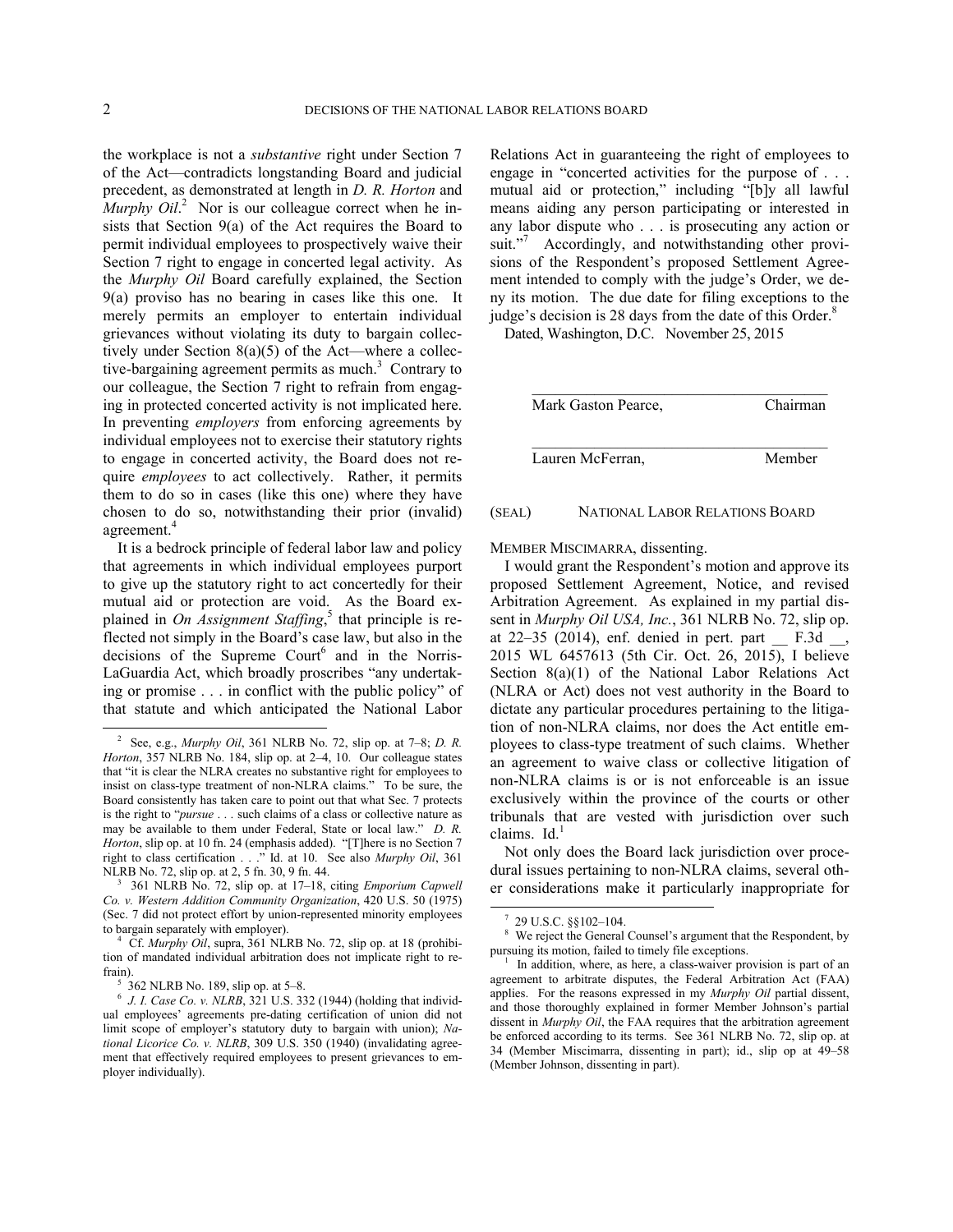l

the Board to declare unlawful the revised Arbitration Agreement in this case.

First, as my colleagues acknowledge, the revised Agreement explicitly states that employees may file Board charges or otherwise access the Board's processes, and it excludes from mandatory arbitration any claims arising under the NLRA.

Second, the revised Agreement has no effect whatsoever unless an employee voluntarily chooses to sign it. Employees may freely elect *not* to sign the Agreement. Because the revised Agreement merely offers employees the opportunity to "opt in" to the Agreement and has no effect unless an employee chooses to do so, it is even more clearly lawful under the NLRA than the voluntary "opt-out" arrangement at issue in *On Assignment Staffing*  Services, 36[2](#page-2-0) NLRB No. 189  $(2015)$ <sup>2</sup> and the class waiver agreement at issue in *Murphy Oil* (which employees voluntarily signed, although the agreement contained no "opt-out" provision and employees were not given the choice of being employed without signing the agreement).

<span id="page-2-4"></span>Certainly, as my colleagues state, the Board has now held (in divided opinions) that an "arbitration agreement that precludes collective action in all forums is unlawful even if entered into voluntarily." However, I believe Sections 7 and 9(a) of the NLRA render this proposition untenable. As discussed in my partial dissenting opinion in *Murphy Oil*, [3](#page-2-1) NLRA Section 9(a) protects the right of every employee as an "individual" to "present" and "ad-just" grievances "at any time."<sup>[4](#page-2-2)</sup> The Act's legislative history shows that Congress intended to preserve every individual employee's right to "adjust" any employment-related dispute with his or her employer.<sup>[5](#page-2-3)</sup> This right

1

clearly encompasses agreements as to *procedures* that will govern the adjustment of such disputes, including agreements to waive class-action treatment. This aspect of Section 9(a) is reinforced by Section 7 of the Act, which protects each employee's right to "refrain from" exercising the collective rights enumerated in Section 7.

I believe it is clear that the NLRA creates no substantive right for employees to insist on class-type treatment of non-NLRA claims,<sup>[6](#page-2-4)</sup> and a class-waiver agreement pertaining to non-NLRA claims does not implicate any NLRA rights or obligations (provided it contains no provision that interferes with the right to engage in concerted activity for the purpose of mutual aid or protection). The Respondent's revised Arbitration Agreement is lawful under Section  $8(a)(1)$  for these reasons alone. However, even if employees were deemed to have an NLRAprotected right to insist on the class-type treatment of non-NLRA claims, the Respondent's revised Agreement is clearly lawful because (i) Section 7 gives every employee the right "to refrain" from NLRA-protected activity; (ii) Section 9(a) gives every employee the right "at any time" to adjust his or her non-NLRA disputes on an individual basis and thus the right to agree to waive class-type dispute-adjustment procedures; $\frac{8}{3}$  $\frac{8}{3}$  $\frac{8}{3}$  and (iii) the Respondent's revised Agreement does not have any effect on any employee unless he or she affirmatively

<span id="page-2-5"></span><span id="page-2-0"></span><sup>2</sup> For the reasons expressed in my partial dissenting opinion in *Murphy Oil* and in former Member Johnson's dissenting opinions in *Murphy Oil* and *On Assignment Staffing Services*, I believe an "opt-out" arrangement involving non-NLRA class waivers, such as the agreement at issue in *On Assignment Staffing Services*, is also lawful under NLRA Sec. 8(a)(1).

<span id="page-2-1"></span><sup>3</sup> *Murphy Oil*, 361 NLRB No. 72, slip op. at 30–34 (Member Miscimarra, dissenting in part).

<span id="page-2-6"></span><span id="page-2-2"></span><sup>4</sup> Sec. 9(a) states: "Representatives designated or selected for the purposes of collective bargaining by the majority of the employees in a unit appropriate for such purposes, shall be the exclusive representatives of all the employees in such unit for the purposes of collective bargaining in respect to rates of pay, wages, hours of employment, or other conditions of employment: Provided, That *any individual employee or a group of employees shall have the right at any time to present grievances to their employer and to have such grievances adjusted*, without the intervention of the bargaining representative, as long as the adjustment is not inconsistent with the terms of a collective-bargaining contract or agreement then in effect: Provided further, That the bargaining representative has been given opportunity to be present at such adjustment." (Emphasis added.)

<span id="page-2-3"></span><sup>5</sup> See *Murphy Oil*, 361 NLRB No. 72, slip op. at 31–32 (Member Miscimarra, dissenting in part).

<sup>6</sup> When courts have jurisdiction over non-NLRA claims that are potentially subject to class treatment, the availability of class-type procedures does not rise to the level of a substantive right. See *D. R. Horton, Inc. v. NLRB*, 737 F.3d 344, 362 (5th Cir. 2013) ("The use of class action procedures . . . is not a substantive right.") (citations omitted); *Deposit Guaranty National Bank v. Roper*, 445 U.S. 326, 332 (1980) ("[T]he right of a litigant to employ Rule 23 is a procedural right only, ancillary to the litigation of substantive claims.").

<sup>&</sup>lt;sup>7</sup> I agree that non-NLRA claims can give rise to "concerted" activities engaged in by two or more employees for the "purpose" of "mutual aid or protection," which would come within the protection of NLRA Sec. 7. See *Murphy Oil*, 361 NLRB No. 72, slip op. at 23–25 (Member Miscimarra, dissenting in part). However, the existence or absence of Sec. 7 protection does not depend on whether non-NLRA claims are pursued as a class action, but on whether Sec. 7's statutory requirements are met—an issue separate and distinct from whether an individual employee chooses to pursue a claim as a class or collective action. Id.

<sup>&</sup>lt;sup>8</sup> It is significant that Sec. 9(a) protects the right of every employee to present and adjust his or her own individual grievances, even in a unionized work setting. The Act states that individual employees may adjust their grievances "*without the intervention of the bargaining representative*" (provided that the adjustment is not "inconsistent with the terms of a collective-bargaining contract or agreement then in effect" and that "the bargaining representative has been given opportunity to be present at such adjustment"). Sec. 9(a) (emphasis added). Given that employees have a protected right to agree to resolve employment disputes on an individual basis even when they are represented by a union, it is even clearer that individual employees have the same right when they are not represented by a union. See *Murphy Oil*, 361 NLRB No. 72, slip op. at 33–34 (Member Miscimarra, dissenting in part).